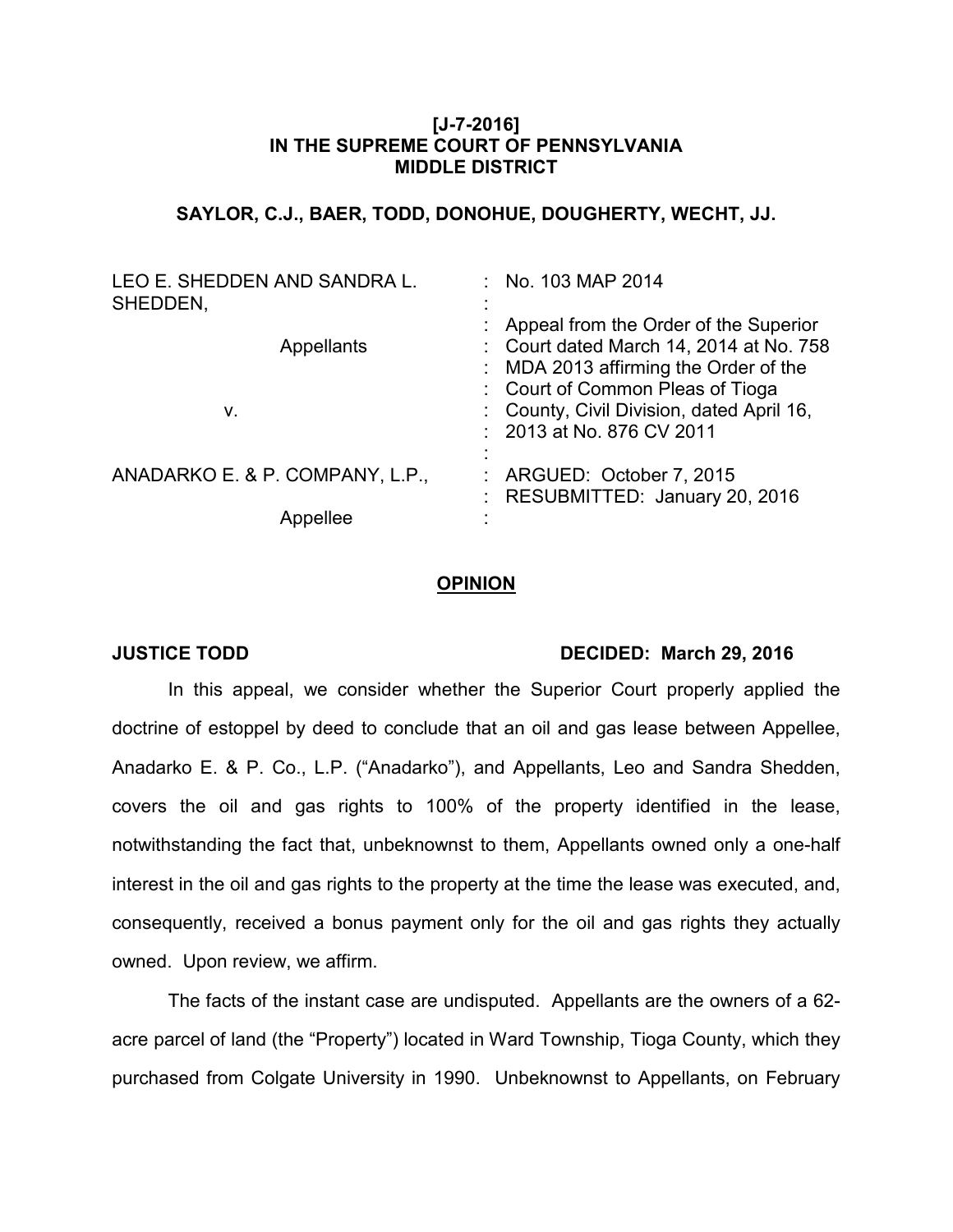21, 1894, Appellants' predecessors in interest, Ezra and Emma Baxter (the "Baxters"), reserved by recorded deed one-half of the oil and gas rights to the Property.<sup>1</sup> In May 2006, Appellants leased to Anadarko the oil and gas rights to the Property for a term of five years, expressly warranting title in all of the oil and gas.<sup>2</sup> As consideration, Anadarko agreed to pay Appellants a bonus payment of \$80 per acre. Anadarko sent Appellants a Lease Purchase Report and an Order of Payment reflecting a bonus payment of \$80 per acre on 62 acres, totaling \$4,960. Prior to tendering the bonus payment, however, Anadarko's land agent discovered the Baxters' 1894 reservation of one-half of the oil and gas rights to the Property, and informed Appellants that Anadarko would pay a bonus on only 31 of the 62 acres. Thereafter, Anadarko sent Appellants a revised Order for Payment, describing the subject Property as "a tract of land containing 62.00 gross acres, 31.00 net acres," and indicating that, as consideration for the agreement, Anadarko would pay Appellants a total of \$2,480. Order for Payment (R.R. at 19a). Appellants did not sign the revised Order for Payment, but subsequently accepted Anadarko's payment of \$2,480. Critical to the instant appeal, two years after executing the Lease, Appellants filed a motion to quiet title on the Baxters' previouslyreserved one-half interest in the oil and gas rights to the Property, which the trial court granted.

 $\overline{a}$ 

<sup>&</sup>lt;sup>1</sup> Although Appellants claim they were unaware of the reservation, they arguably had record notice, as the reservation was properly recorded. See Collins v. Phillips, 84 A. 854, 854 (Pa. 1912) (a party has record notice where a deed is properly recorded). Nevertheless, the issue of Appellants' knowledge of the reservation is not before this Court.

 $2$  Specifically, the covenant of warranty in the lease stated: "The LESSOR covenants and agrees . . . [t]hat LESSOR has full title to the premises and to all the oil and gas therein at the time of granting this Lease, and forever warrants title to the leasehold estate hereby conveyed to LESSEE." Lease (hereinafter, "Lease"), 5/23/06, at 2 § B.2 (Reproduced Record ("R.R.") at 11a).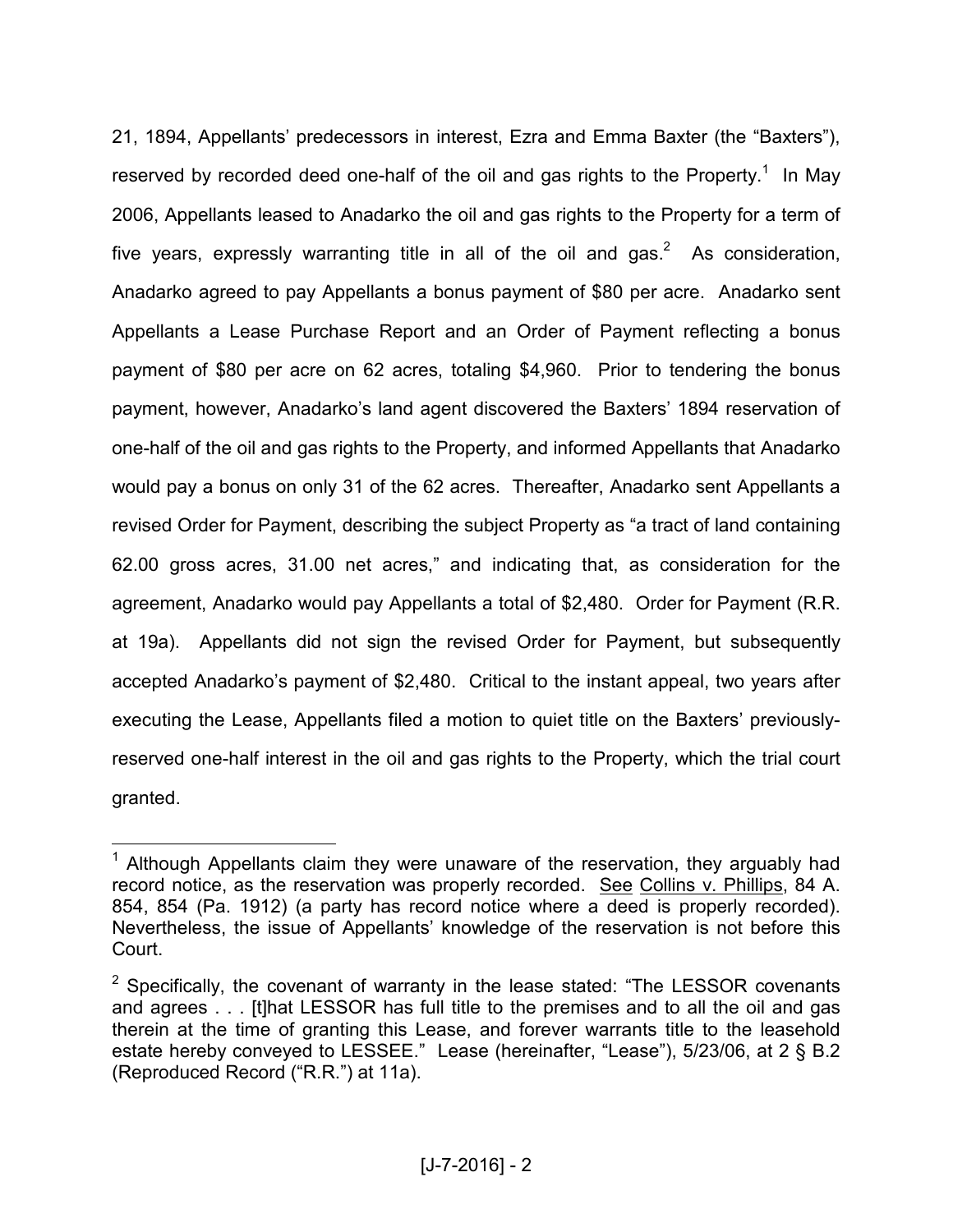On March 31, 2011, Anadarko invoked the extension clause contained in the Lease by sending Appellants a check in the amount of \$4,340, which represented an extension payment of \$70 per acre on 62 acres. Appellants did not cash the check, however, based on their belief that Anadarko had leased the oil and gas rights to only one-half of the Property, and, thus, that Anadarko overpaid them by \$2,170. On October 21, 2011, Appellants filed a declaratory judgment action seeking a declaration that the Lease "only pertains to oil and gas contained on 31 acres" of the Property. Complaint, 10/12/11, at 4 (R.R. 5a). In response, Anadarko filed a motion for summary judgment, asserting that Appellants were estopped, both by their contractual promises and by the doctrine of estoppel by deed, from denying that the Lease grants Anadarko 100% of the oil and gas rights to the Property.

In response to Anadarko's motion for summary judgment, Appellants argued that they could not have leased to Anadarko 100% of the oil and gas rights to the Property because they owned only one-half of the rights thereto at the time the Lease was executed. Appellants further maintained that Anadarko's 2006 revised bonus payment of \$80 on 31 net acres of the Property constituted a modification of the Lease. Appellants contended that, because Anadarko leased only one-half of the oil and gas rights to the Property, Anadarko could extend the primary term of the Lease only as to one-half of the oil and gas rights to the Property.

On April 16, 2013, the trial court granted Anadarko's motion for summary judgment and dismissed Appellants' declaratory judgment action, concluding that the Lease "covers all oil and gas underlying the entirety of [Appellants'] 62-acre property . . . and that the Primary Term of the Lease was timely and validly extended, and the Lease remains in effect according to its terms." Trial Court Order, 4/16/13. In support of its order, the trial court observed that the Lease described the premises as: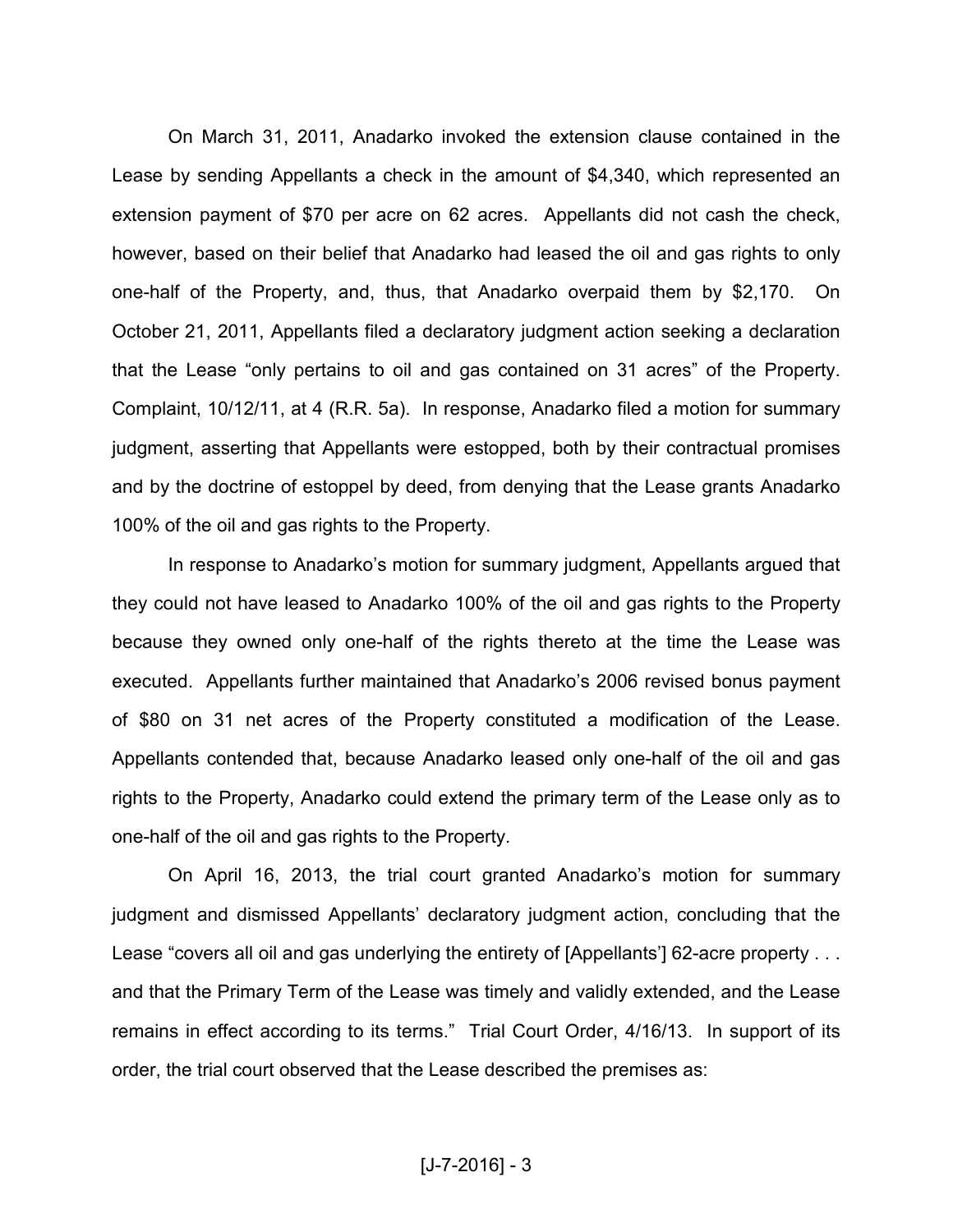containing for the purpose of calculating rentals and royalties, 62.00 acres whether actually containing more or less. In addition to the above described land, any and all strings or parcels of land adjoining or contiguous to the above described land and owned or claimed by LESSOR are hereby leased to LESSEE.

Lease at 1 (R.R. at 10a). Based on this language, the trial court determined that Appellants intended "to enter into a binding lease exclusively with Anadarko as to all 62 acres." Trial Court Opinion, 6/19/13, at 3-4.

 The trial court rejected Appellants' argument that their receipt of a bonus payment equal to one-half of the agreed-upon sum for 62 acres modified the Lease such that it applied only to 31 acres, noting that Paragraph C.3 of the Lease provides: "[i]f LESSOR owns less than all of the oil and gas rights in the premises, LESSOR shall be entitled to only a share of the rentals and royalties equivalent to the proportion of such oil and gas rights owned by LESSOR." Lease at 2 § C.3 (R.R. at 11A). Moreover, the trial court determined that, under the doctrine of estoppel by deed, Appellants' subsequent acquisition of title to the previously-reserved one-half interest in the oil and gas rights to the Property passed to Anadarko under the terms of the Lease, and that Appellants' covenant of warranty in the Lease estops them from arguing otherwise. Trial Court Opinion, 6/19/13, at 5-6.

 The Superior Court, in a unanimous published opinion, affirmed the trial court's grant of summary judgment in favor of Anadarko. Shedden v. Anadarko E & P Co., L.P., 88 A.3d 228 (Pa. Super. 2014). Citing this Court's decision in Dixon v. Fuller, 46 A. 553 (Pa. 1900), and its own decision in Hennebont Co. v. Kroger Co., 289 A.2d 229 (Pa. Super. 1972), the court noted that the doctrine of estoppel by deed is well established in this Commonwealth, and concluded that, pursuant thereto, "[Appellants] are barred from denying that the Lease covers all 62 acres of the leased premises." Shedden, 88 A.3d at 233. The court found it immaterial that Appellants received a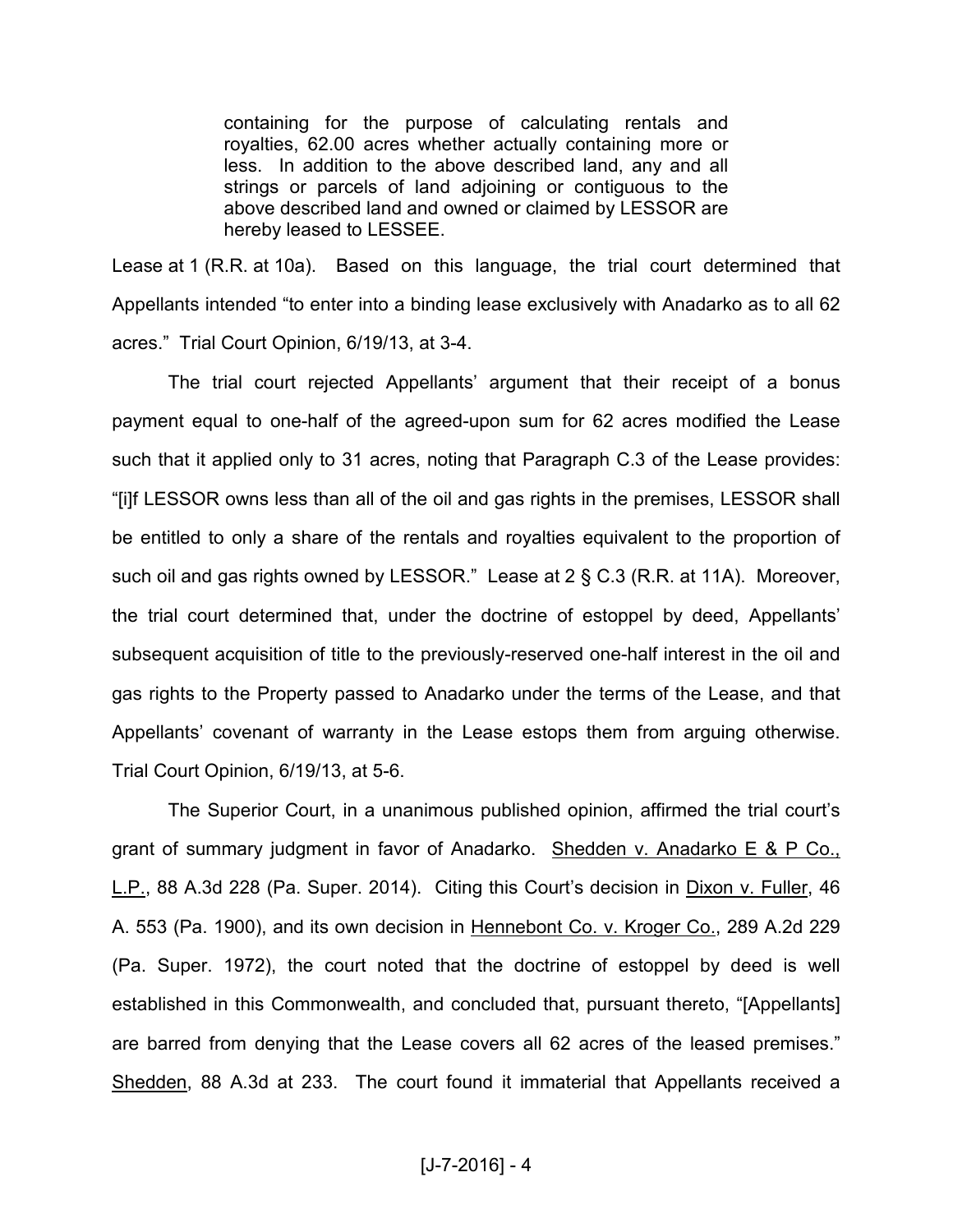bonus payment of only one-half of the agreed-upon sum, noting that Paragraph C.3 of the Lease specifically provides that they were entitled to only the share of the rentals and royalties equivalent to the proportion of gas and oil they actually owned. Id. (citing Lease at 2 § C.3). Finally, the Superior Court held that Anadarko's exercise of its contractual option to extend the Lease for an additional five years was timely, and covered all 62 acres of the Property.

 We granted allowance of appeal to consider the propriety of the Superior Court's grant of summary judgment in favor of Anadarko, based on its finding that, pursuant to the doctrine of estoppel by deed, Appellants are precluded from arguing that the Lease does not cover the oil and gas rights to the entirety of the Property, despite Appellants having initially received a bonus payment of one-half the agreed-upon sum.<sup>3</sup>

 Summary judgment is appropriate only where the record clearly demonstrates that there is no genuine issue of material fact, and the moving party is entitled to judgment as a matter of law. Summers v. Certainteed Corp., 997 A.2d 1152, 1159 (Pa. 2010). An appellate court may reverse a grant of summary judgment if there has been an error of law or an abuse of discretion. Weaver v. Lancaster Newspapers, Inc., 926 A.2d 899, 902 (Pa. 2007). The issue as to whether there are genuine issues as to any

**EXECUTE:**<br><sup>3</sup> We note that the parties and the lower courts sometimes characterize the interest conveyed to Anadarko via the lease as a one-half interest in the oil and gas rights to the entire Property, and at other times characterize it as a full interest in the oil and gas rights to 31 acres of the Property. For practical purposes, the amount of the bonus payment to which Appellants were entitled was the same − \$40 per acre on 62 acres, or \$80 per acre on 31 acres. However, as the Baxters' reservation specifically reserved a one-half interest in the oil and gas rights to the entire Property, it is most accurate to describe the interest actually conveyed to Anadarko as a one-half interest in the oil and gas rights to the Property as a whole, rather than a full interest in one-half of the Property, i.e., 31 acres. Nevertheless, in order to accurately describe the parties' specific arguments and the analysis of the lower courts, we will utilize the terminology they use.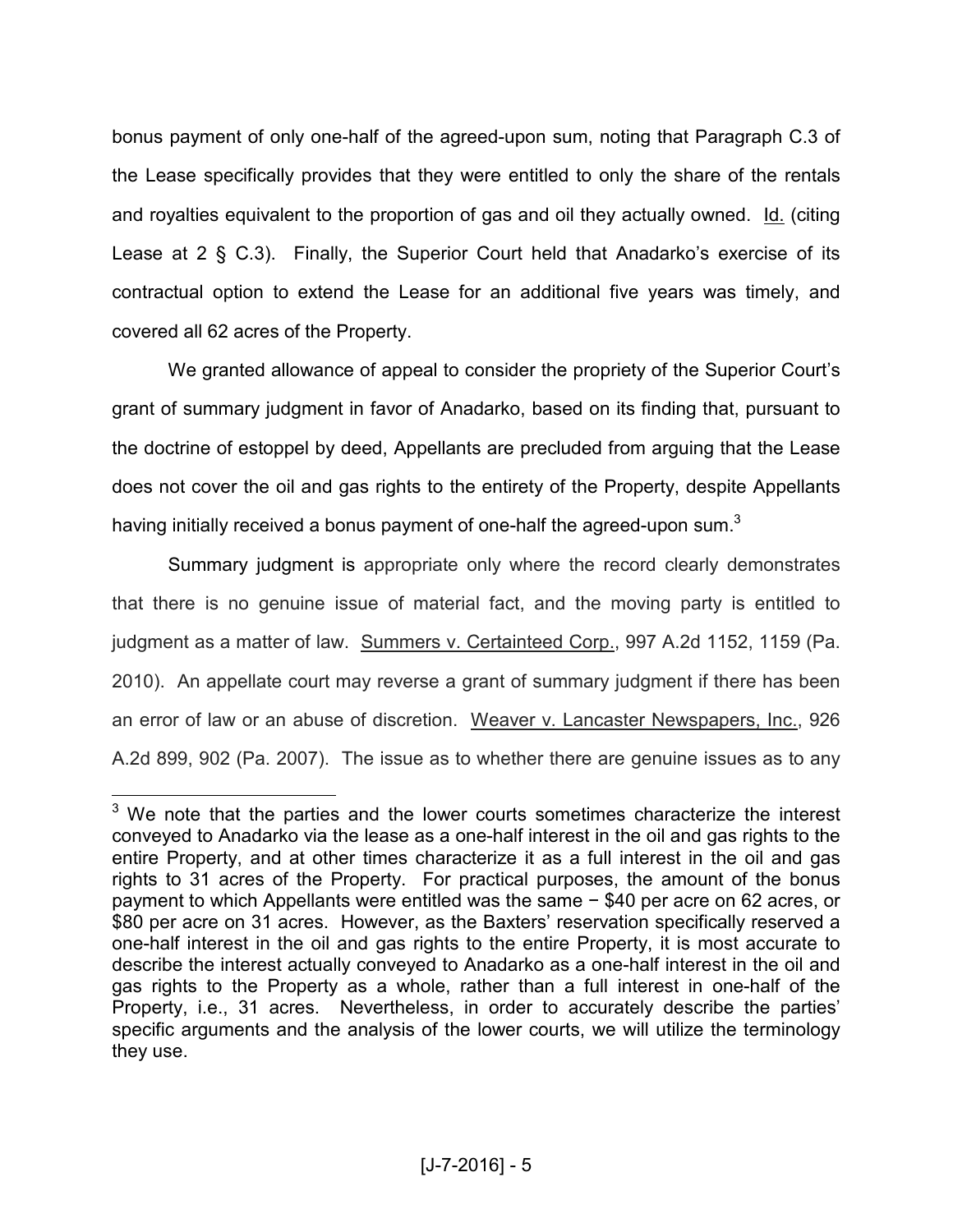material fact presents a question of law; thus, on that question, our standard of review is *de novo* and our scope of review is plenary. Id. at 903.

Appellants contend that the Superior Court erred in applying the doctrine of estoppel by deed to conclude that the Lease grants Anadarko the oil and gas rights to the entire 62 acres of the Property for two reasons. First, Appellants submit that application of the doctrine of estoppel by deed is not justified in this case because Anadarko was not prejudiced by Appellants' misrepresentation in the Lease that they owned 100% of the oil and gas rights to Property. Second, Appellants contend that there was a "necessary and implied modification of both the consideration and the scope of the lease" as a result of Anadarko's payment, and their receipt, of one-half of the agreed-upon bonus. Appellants' Brief at 14.

 As a finding that the Lease was modified by the parties would render the issue of estoppel by deed moot, we begin by addressing Appellants' lease modification argument. Appellants emphasize that the revised Order for Payment described the Lease as covering only 31 net acres, and they argue that, by paying Appellants a bonus on only 31 acres, Anadarko "elected to forego any attempt to lease the remaining interest in the oil and gas which was reserved by Ezra and Emma Baxter," and "knowingly accepted a lease of one-half of the oil and gas underlying [Appellants'] property." Id. Appellants further aver that the concept of modification is in accord with Paragraph C.3 of the Lease, which provides for a proportional reduction in rents and royalties upon discovery that Appellants own less property than the Lease purports to convey.

In response, Anadarko asserts that its payment of a reduced bonus did not constitute a modification of the scope of the Lease, but, rather, was proper consideration for the interest actually conveyed by Appellants pursuant to the terms of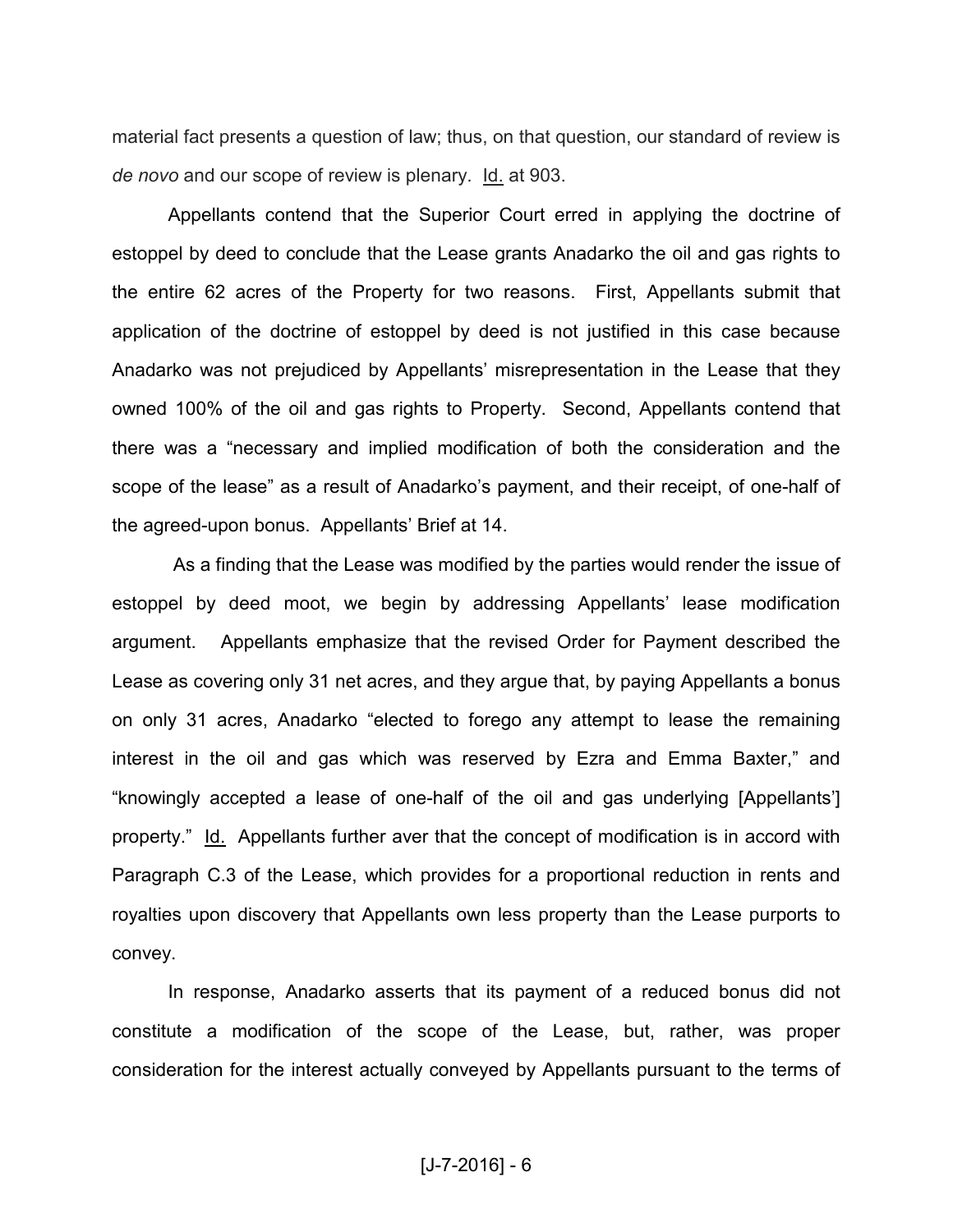the Lease. Specifically, Anadarko relies on Paragraph C.3 of the Lease, noting it provides that Appellants were entitled to a bonus payment only for the interest actually conveyed, i.e., one-half of the oil and gas rights to the Property.

An oil and gas lease is in the nature of a contract, and, thus, is controlled by principles of contract law. T.W. Phillips Gas & Oil Co. v. Jedlicka, 42 A.3d 261, 267 (Pa. 2012). A contract, either oral or written, may be modified by a subsequent agreement which is supported by legally sufficient consideration, or a substitute therefor, and meets the requirements for contract formation. Kreutzer v. Monterey Cty. Herald Co., 747 A.2d 358, 362 (Pa. 2000); see also Wilcox v. Regester, 207 A.2d 817, 821 (Pa. 1965) ("An agreement may be modified with the assent of both contracting parties if the modification is supported by consideration.").

We hold that the Lease between Appellants and Anadarko was not modified as a result of Anadarko's payment of, and Appellants' acceptance of, a bonus payment of one-half the originally agreed-upon sum. Anadarko originally agreed to pay Appellants an \$80 per acre bonus for the oil and gas rights to the Property. Paragraph 3.C of the Lease provided, however, that if Appellants owned less than all of the oil and gas rights to the Property, they would be entitled to payment only in proportion to the oil and gas rights they actually owned. Pursuant to that paragraph, upon finding that Appellants owned only one-half of the oil and gas rights to the Property, under the express terms of the Lease, Anadarko was obligated to pay Appellants only one-half of the agreed-upon bonus payment − i.e., \$40 per acre − and this was the exact consideration that Appellants received. Accordingly, rather than a modification of the Lease, Anadarko's payment of a reduced bonus was in accord with its precise terms, and so cannot be considered as additional consideration or evidence of an agreement to modify the Lease.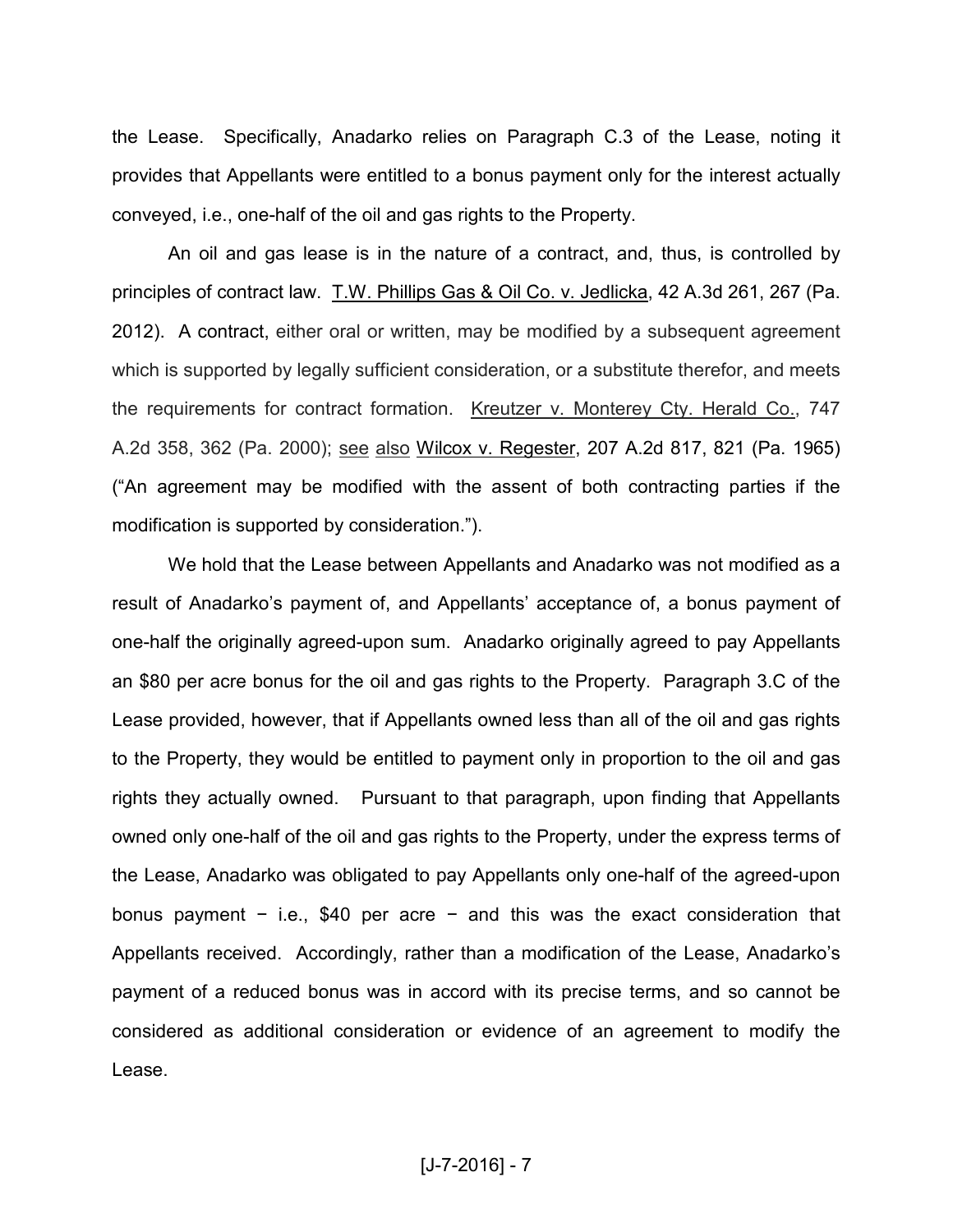Having concluded that the Lease was not modified as a result of Anadarko's payment of a reduced bonus, we next consider whether, having quieted title to the entire Property, the doctrine of estoppel by deed precludes Appellants from asserting that Anadarko is entitled to only one-half of the oil and gas rights to the Property. Under the doctrine of estoppel by deed,

> [w]here one conveys with a general warranty land which he does not own at the time, but afterwards acquires the ownership of it, the principle of estoppel is that such acquisition inures to the benefit of the grantee, because the grantor is estopped to deny, against the terms of his warranty, that he had the title in question.

Jordan v. Chambers, 75 A. 956, 958 (Pa. 1910);<sup>4</sup> see also Hennebont, 289 A.2d at 233 (noting that, in Pennsylvania, doctrine of estoppel by deed precludes one who leases property which he does not own, but of which he later acquires ownership, from denying the lease on the basis he did not have ownership at the time the lease was executed).

 Appellants do not dispute the viability of the doctrine of estoppel by deed in this context.<sup>5</sup> However, they contend that, because estoppel by deed is an equitable doctrine, its application requires a finding of detrimental reliance by the grantee. Appellants' Brief at 10-11 (citing Novelty Knitting Mills, Inc. v. Siskind, 457 A.2d 502 (Pa. 1983), In re Estate of Tallarico, 228 A.2d 736 (Pa. 1967), and Northwestern Nat'l Bank v. Commonwealth, 27 A.2d 20 (Pa. 1942)). Appellants further note that, in Shell Oil Co. v. Trailer & Truck Repair Co., Inc., 828 F.2d 205 (3d Cir. 1987), the United States Court of Appeals for the Third Circuit predicted that New Jersey courts would conclude that

**ALCORED EXECTS**<br>4 An oil and gas lease is considered a conveyance of a property interest. Hutchison v. Sunbeam Coal Corp., 519 A.2d 385, 387 n.1 (Pa. 1986).

 $5$  We note, however, that other courts have applied the doctrine of estoppel by deed to leases, see, e.g., Southland Corp. v. Shulman, 331 F. Supp. 1024, 1029 (D. Md. 1971) (applying Maryland law), including mineral leases, see, e.g., White v. Hodges, 9 So. 2d 433, 443 (La. 1942).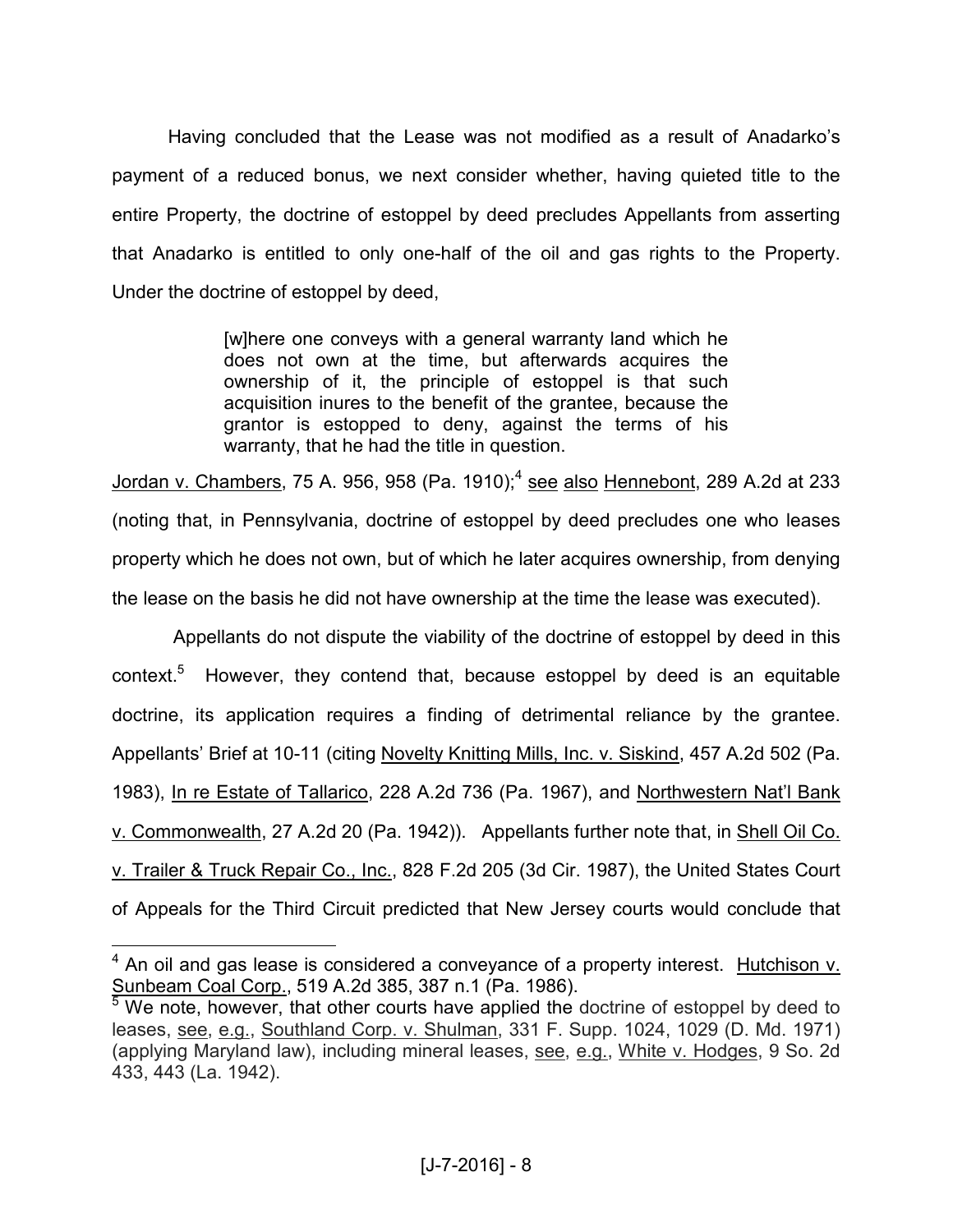detrimental reliance is, in fact, an essential element of both equitable estoppel and estoppel by deed. Noting that Anadarko paid a reduced bonus upon learning of the Baxters' 1894 reservation of one-half of the oil and gas rights to the Property, Appellants maintain that there can be no finding of detrimental reliance by Anadarko and that the doctrine of estoppel by deed does not apply.

In response, Anadarko contends that Appellants conflate the principles of equitable estoppel with those of estoppel by deed, and are improperly attempting to impose a requirement of detrimental reliance on the application of estoppel by deed where none exists. Specifically, Anadarko observes that there are three distinct types of estoppel − estoppel by record, estoppel by deed, and equitable estoppel (also referred to as estoppel *in pais*) − and that estoppel by deed is a "technical legal theory" based on the grantor's own covenant in the deed and divorced from the subjective elements of inducement and justifiable reliance. Anadarko's Brief at 11-12 (citing In re Webb, 99 B.R. 283, 290 (Bankr. E.D. Pa. 1989) ("Estoppel by deed . . . allows application of estoppel without any reference to the moral qualities of the party seeking to be estopped." (citation and internal quotation marks omitted)); In re Solomon, 40 F. Supp. 62, 65 (E.D. Pa. 1941) ("[T]he doctrine of estoppel by deed is a distinct kind of estoppel which does not require all of the elements of estoppel *in pais*.")).

Anadarko further notes that, in Phillips v. Tetzner, this Court applied the doctrine of estoppel by deed despite a grantee's lack of payment at the time the grantor obtained full legal title to the subject property. 53 A.2d 129, 131-32 (Pa. 1947) (purchaser's failure to tender consideration for a lease did not preclude application of estoppel by deed because tender of purchase money is excused "where such tender would be a useless and idle ceremony."). Thus, Anadarko maintains that, notwithstanding its reduced bonus payment to Appellants, estoppel by deed is applicable here because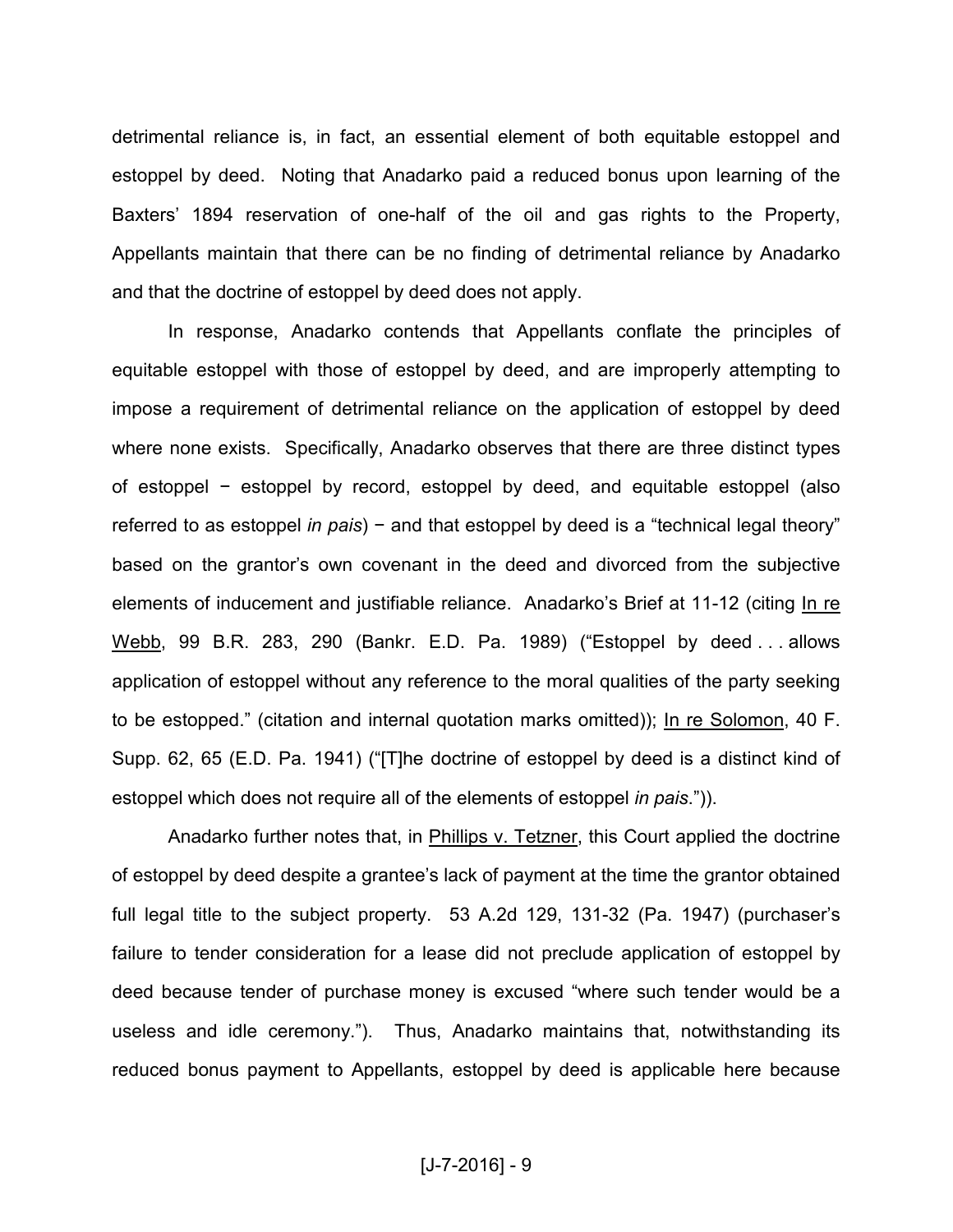Appellants warranted their title, conveyed less than what they warranted, and subsequently perfected title.<sup>6</sup>

Appellants' sole basis for arguing that the doctrine of estoppel by deed should not apply is their contention that, because Anadarko paid a reduced bonus upon learning of the Baxters' 1894 reservation of one-half of the oil and gas rights to the Property, Anadarko failed to demonstrate detrimental reliance. However, unlike the doctrine of equitable estoppel, we find that the doctrine estoppel by deed does not require detrimental reliance. The doctrine of equitable estoppel

> prevents one from doing an act differently than the manner in which another was induced by word or deed to expect. A doctrine sounding in equity, equitable estoppel recognizes that an informal promise implied by one's words, deeds or representations **which leads another to rely justifiably thereon to his own injury or detriment**, may be enforced in equity.

Novelty Knitting Mills, 457 A.2d at 503 (emphasis added).

 $\overline{a}$ 

 In contrast, the doctrine of estoppel by deed precludes one who conveys an interest in land that he does not own, but subsequently acquires the title thereto, from denying the validity of the first conveyance. Jordan, supra; Phillips, supra; Bowen v. A.R. Boyd Enterprises, Inc., 191 A. 137, 140 (Pa. 1937) (under the doctrine of estoppel by deed, "when a vendor or mortgagor either sells or mortgages land which he does not own, and afterwards acquires title thereto, he is not permitted to set up this afteracquired title to defeat his previous grant or mortgage, for this would permit him to

<sup>6</sup> The Pennsylvania Independent Oil & Gas Association filed an *amicus* brief in support of Anadarko, presenting substantially the same arguments as Anadarko. Notably, however, *Amicus* contends that, even if this Court holds that prejudice is required for application of the doctrine of estoppel by deed, Anadarko did, in fact, suffer prejudice as a result of "not having the sole and exclusive right to develop the oil and natural gas resources underlying all 62 acres . . . unless and until the Lessors removed the cloud on their title." Amicus Brief at 5.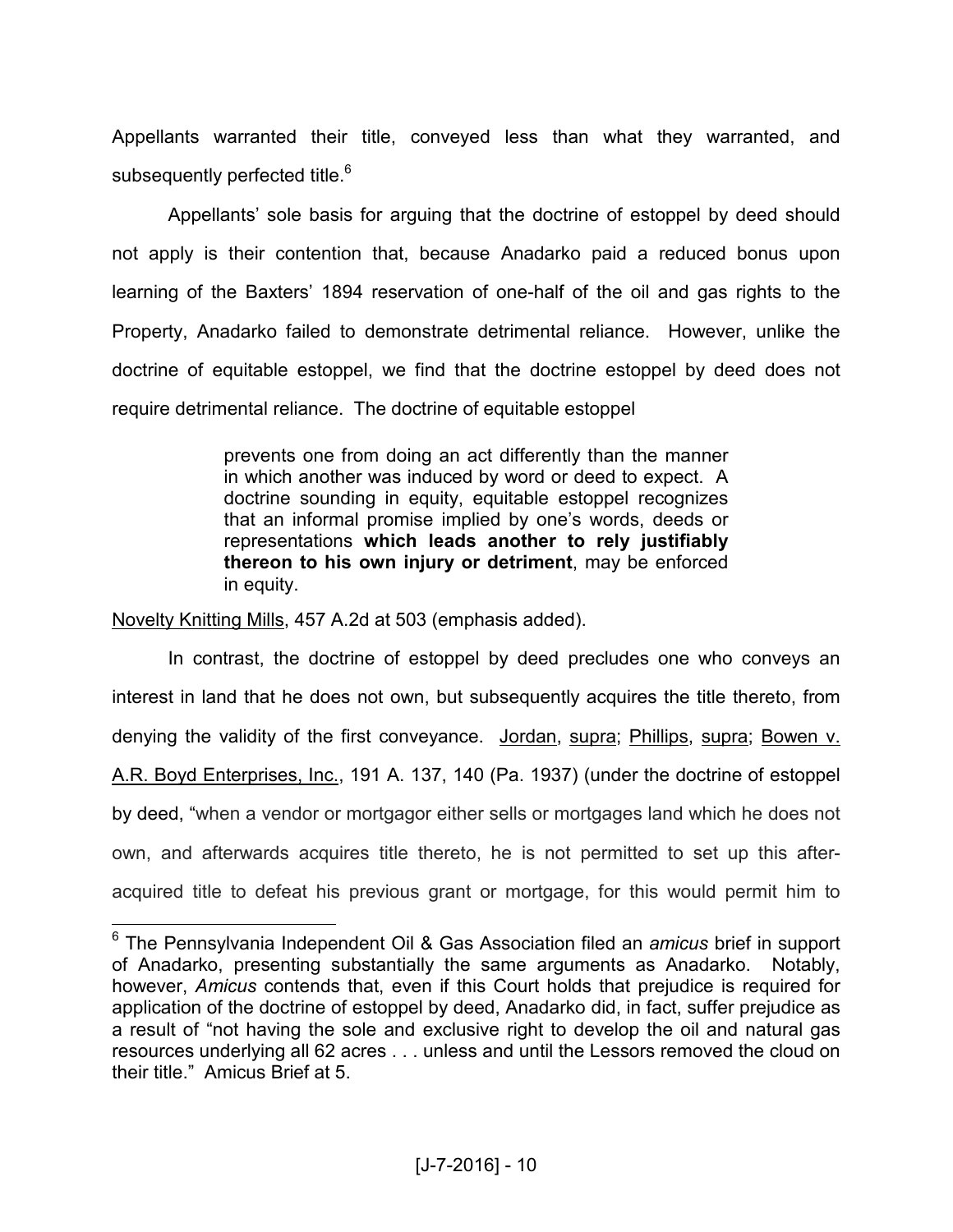perpetrate a fraud upon his grantee or creditor."); Daley v. Hornbaker, 472 A.2d 703, 705 (Pa. Super. 1984) ("A grantor is estopped to assert anything in derogation of his deed, as against grantee.").

 While the doctrine of estoppel by deed is rooted in equity, its considerations are broader:

> The principle is that when a person has entered into a solemn engagement by deed, he or she will not be permitted to deny any matter that he or she has asserted therein for a deed is a solemn act to any part of which the law gives effect as the deliberate admission of the maker; to him or her it stands for truth, and in every situation in which he or she may be placed with respect to it, it is true as to him or her. Estoppel by deed promotes the judicious policy of making certain formal documents final and conclusive evidence of their contents.

28 Am.Jur.2d, Estoppel by Deed or Bond, § 5 (footnotes omitted). Accordingly, we reject Appellants' contention that detrimental reliance is a prerequisite for application of the doctrine of estoppel by deed.<sup>7</sup>

 Herein, Appellants conveyed, through a lease, the oil and gas rights to the Property, expressly warranting their full title to all the oil and gas therein. After discovering that they owned less than all of the oil and gas rights to the Property,

TO TRICH THE CORRET CONTEXNET CONTEXNET THE TEATH CONTEXNET THE TEATH CONTEXNET THE TEATH COLLECT TEATH CONTE<br>THE SAME CONTEXNET SOME CONTEXNET THE SAME OIL CONTEXNET THE CONTEXNET CONTEXNET THE SAME CONTEXNET THE SAME C court in In re Solomon, supra, have held that detrimental reliance is not an element of estoppel by deed, but stating that "[w]e know of no reason" for such a conclusion and opining that, "detrimental reliance is so obvious that courts may not bother to mention it."); McLaughlin v. Lambourn, 359 N.W. 2d 370, 372 (N.D. 1985) (in case involving reservation of mineral rights, application of estoppel by deed requires, *inter alia*, that the party asserting estoppel relied directly upon such conduct or admissions, and will be injured by allowing the truth to be disproved). However, we note that, even if we were to follow the decisions of those courts which require a demonstration of detrimental reliance for the doctrine of estoppel by deed to apply, Appellants fail to support their suggestion that proof of detrimental reliance is limited to monetary loss. Cf. supra note 6.